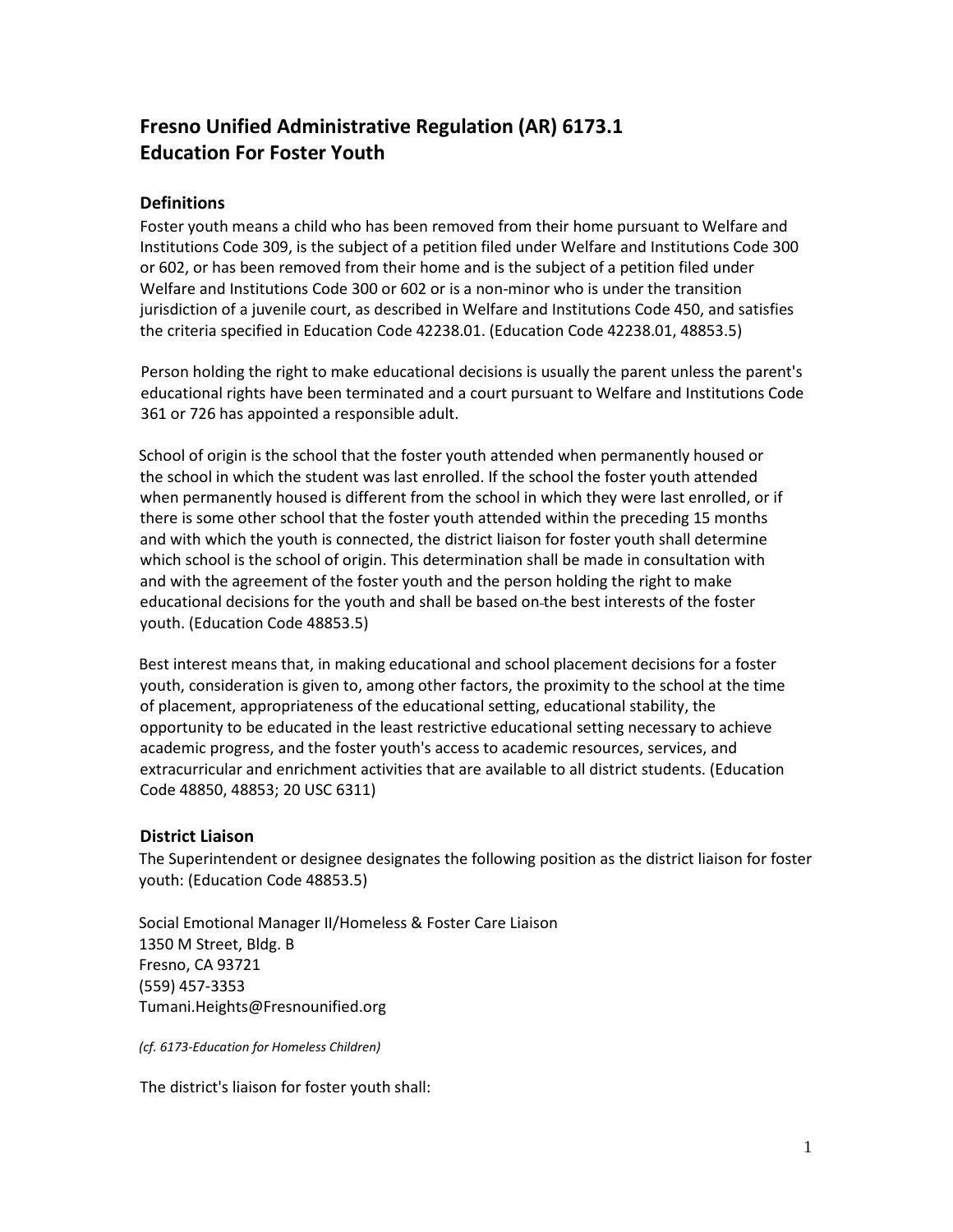1. Ensure and facilitate the proper educational placement of foster youth, their enrollment in school, and checkout from school (Education Code 48853.5)

(cf. 1400-Relations between Other Governmental Agencies and the Schools) (cf. 5141.6-Student Health and Social Services)

2. Ensure proper transfer of credits, records, and grades when students in foster care transfer from one school to another or from one district to another (Education Code 48645.5, 48853.5)

*(cf. 5121-Grades/Evaluation of Student Achievement) (cf. 5125-Student Records)*

When a student in foster care is enrolling in a district school, the liaison shall contact the school last attended by the student to obtain, within two business days, all academic and other records. When a foster youth is transferring to a new school, the liaison shall provide the student's records to the new school within two business days of receiving the new school's request. (Education Code 48853.5)

*(cf. 5125 - Student Records) (cf. 6146.3 - Reciprocity of Academic Credit)*

3. When required by law, notify the foster youth's attorney and the representative of the appropriate county child welfare agency when the foster youth is undergoing any expulsion or other disciplinary proceeding, including a manifestation determination prior to a change in the foster youth's placement when the student has a disability. (Education Code 48853.5, 48911, 48915.5, 48918.1)

*(cf. 5144.1 - Suspension and Expulsion/Due Process) (cf. 5144.2 - Suspension and Expulsion/Due Process (Students with Disabilities)) (cf. 6159.4 - Behavioral Interventions for Special Education Students)*

4. As needed, make appropriate referrals to ensure that students in foster care receive necessary special education services and services under Section 504 of the federal Rehabilitation Act of 1973

*(cf. 6164.4 - Identification and Evaluation of Individuals for Special Education) (cf. 6164.6 - Identification and Education Under Section 504)*

5. As needed, ensure that students in foster care receive appropriate school-based services, such as counseling and health services, supplemental instruction, and after-school services

*(cf. 5141.6 - School Health Services) (cf. 5148.2 - Before/After School Programs) (cf. 6164.2 - Guidance/Counseling Services) (cf. 6172 - Gifted and Talented Student Program) (cf. 6174 - Education for English Learners) (cf. 6177 - Summer Learning Programs) (cf. 6179 - Supplemental Instruction)*

6. Develop protocols and procedures for creating awareness for district staff, including principals, school registrars, and attendance clerks, of the requirements for the proper enrollment, placement, and transfer of foster youth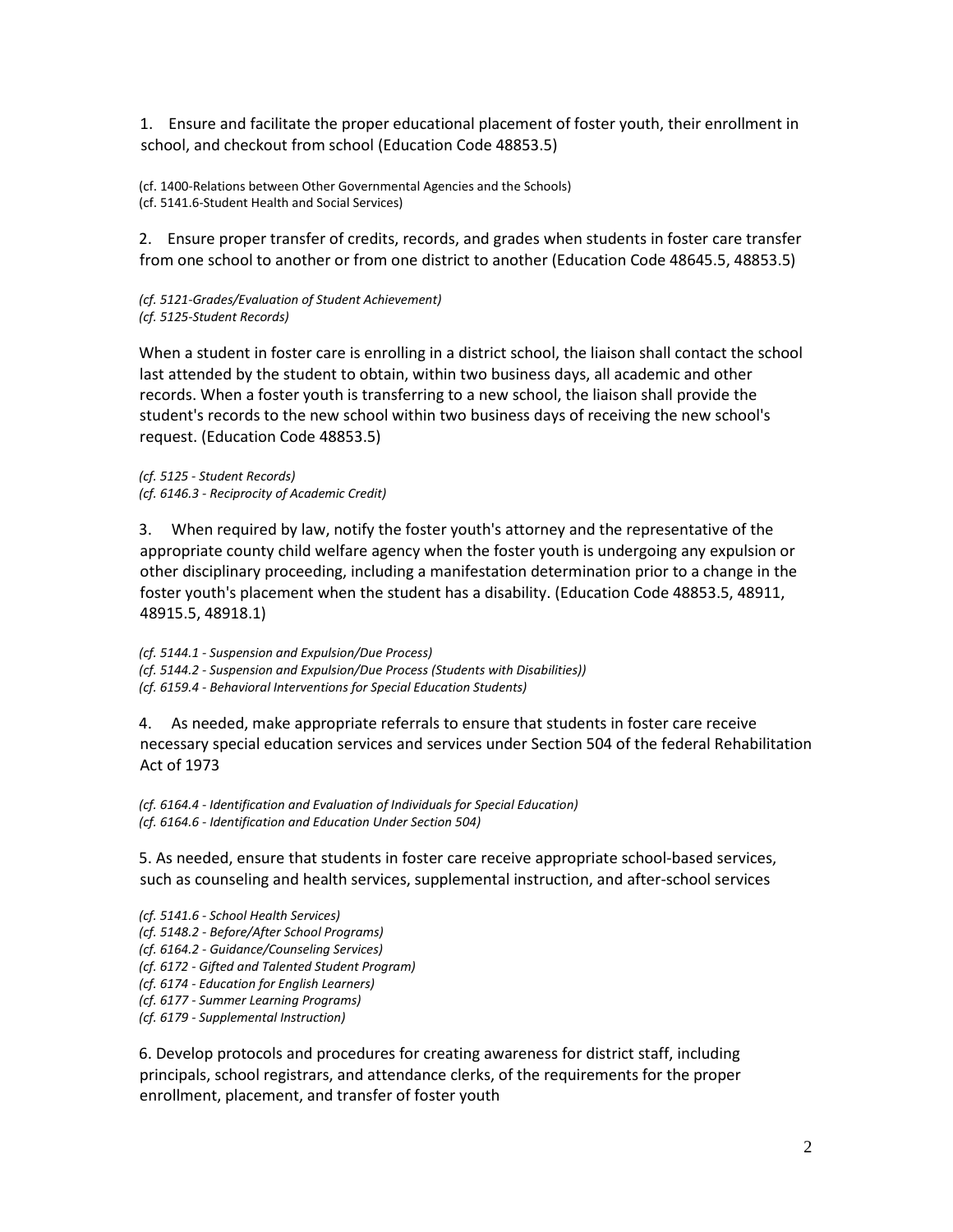*(cf. 4131 - Staff Development) (cf. 4231 - Staff Development) (cf. 4331 - Staff Development)*

7. Collaborate with the county office of education, county placing agency, county child welfare agency, county probation department, juvenile court, and other appropriate agencies to help coordinate services for the district's foster youth

*(cf. 1020 - Youth Services) (cf. 5113.1 - Chronic Absence and Truancy)*

8. Monitor the educational progress of foster youth and provide reports to the Superintendent or designee and the Governing Board based on indicators identified in the district's local control and accountability plan

*(cf. 0460 - Local Control and Accountability Plan)*

The Superintendent or designee shall regularly monitor the caseload of the liaison, as well as their additional duties outside of the foster youth program, to determine whether adequate time and resources are available to meet the needs of foster youth in the district.

## **Enrollment**

A student placed in a licensed children's institution or foster family home within the district shall attend educational programs operated by the district unless one of the following circumstances applies: (Education Code 48853, 48853.5)

1. The student has an individualized education program requiring placement in a nonpublic, nonsectarian school or agency or in another local educational agency.

*(cf. 6159-Individualized Educational Program) (cf. 6159.2-Nonpublic Nonsectarian School and Agency Services for Special Education)* 

2. The parent/guardian or other person holding the right to make educational decisions for the student determines that it is in the best interest of the student to be placed in another educational program and submits a written statement to the district indicating that determination and that they are aware of the following:

- a. The student has a right to attend a regular public school in the least restrictive environment.
- b. The alternate education program is a special education program, if applicable.
- c. The decision to unilaterally remove the student from the district school and to place them in an alternate education program may not be financed by the district.
- d. Any attempt to seek reimbursement for the alternate education program may be at the expense of the parent/guardian or other person holding the right to make educational decisions for the student.

*(cf. 5116.1 - Intradistrict Open Enrollment)*

*(cf. 5117 - Interdistrict Attendance)*

*(cf. 6159.3 - Appointment of Surrogate Parent for Special Education Students)*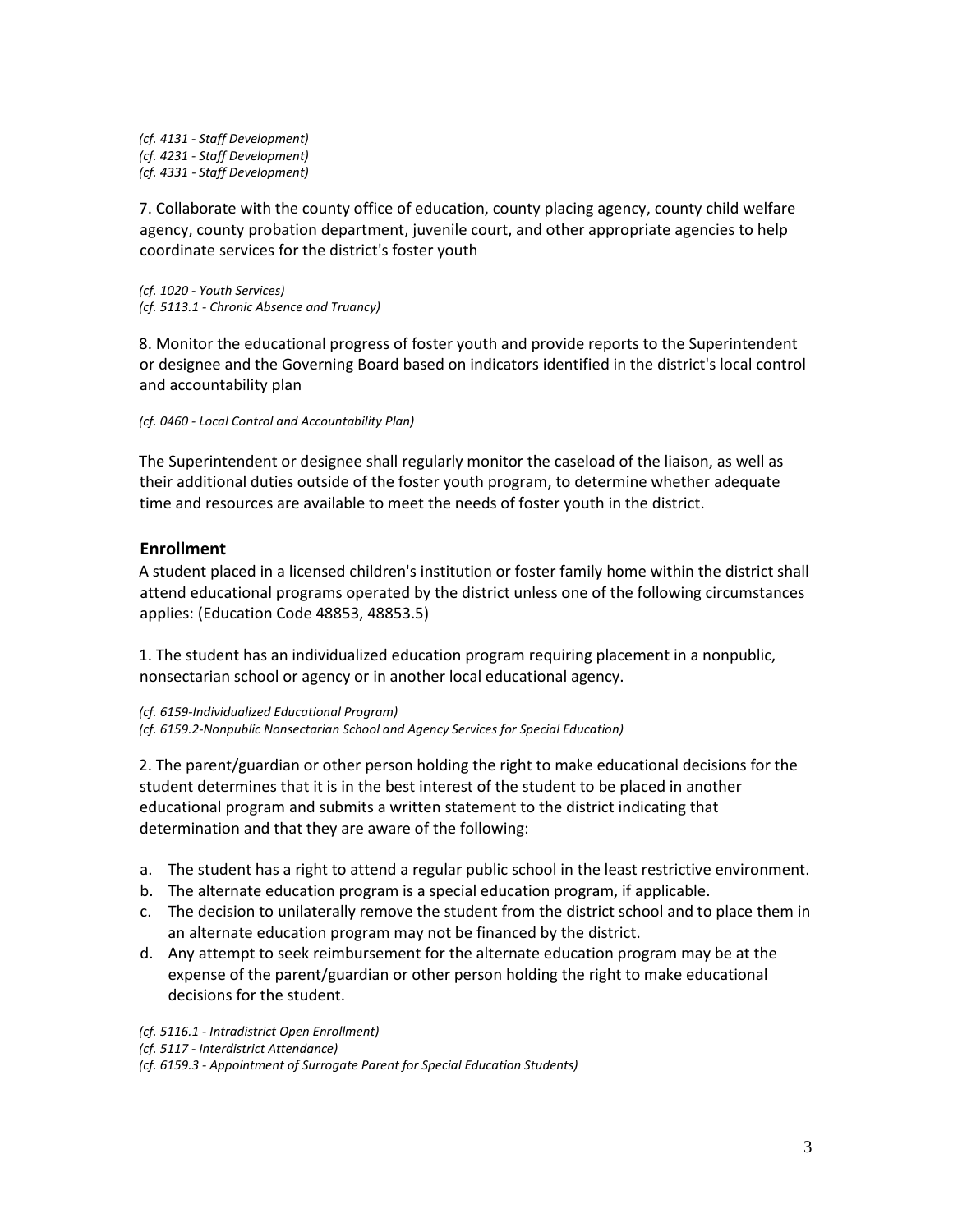At the initial detention or placement, or any subsequent change in placement of a foster youth, the district shall allow the student to continue their education in the school of origin for the duration of the academic school year.

3. At the initial placement or any subsequent change the student exercises their right to continue in their school of origin, as defined above.

- a. The student may continue in the school of origin for the duration of the court's jurisdiction.
- b. If the court's jurisdiction over a grade K-8 student is terminated prior to the end of a school year, the student may continue in their school of origin for the remainder of the school year.
- c. If the court's jurisdiction is terminated while the student is in high school, the student may continue in their school of origin until they graduate.
- d. If the student is transitioning between school grade levels, they shall be allowed to continue in the district of origin in the same attendance area to provide the student the benefit of matriculating with their peers in accordance with the established feeder patterns of school districts. A student who is transitioning to a middle school or high school shall be allowed to enroll in the school designated for matriculation in another school district.

However, the district liaison, in consultation with and the agreement of the foster youth and the person holding the right to make educational decisions for the youth, recommend that the youth's right to attend the school of origin be waived and the student be enrolled in any school that students living in the attendance area where the foster youth resides are eligible to attend. All decisions shall be made in accordance with the foster youth's best interest. (Education Code 48853.5)

Prior to making any recommendation to move a foster youth from their school of origin, the liaison shall provide the youth and the person holding the right to make educational decisions for the youth a written explanation of the basis for the recommendation and how it the recommendation serves the youth's best interests. (Education Code 48853.5)

The role of the liaison shall be advisory with respect to placement decisions and determination of the school of origin. (Education Code 48853.5)

If the liaison, in consultation with the foster youth and the person holding the right to make educational decisions for the foster youth, agrees that the best interests of the youth would be served by their transfer to a school other than the school or origin, the principal or designee of the new school shall immediately enroll the foster youth. The foster youth shall be immediately enrolled even if they are: (Education Code 48853.5)

(cf. 5132-Dress and Grooming) (cf. 5141.31-Immunizations)

1. Has outstanding fees, fines, textbooks, or other items or monies due to the school last attended

*(cf. 5125.2 - Withholding Grades, Diploma or Transcripts)*

2. Does not have clothing normally required by the school, such as school uniforms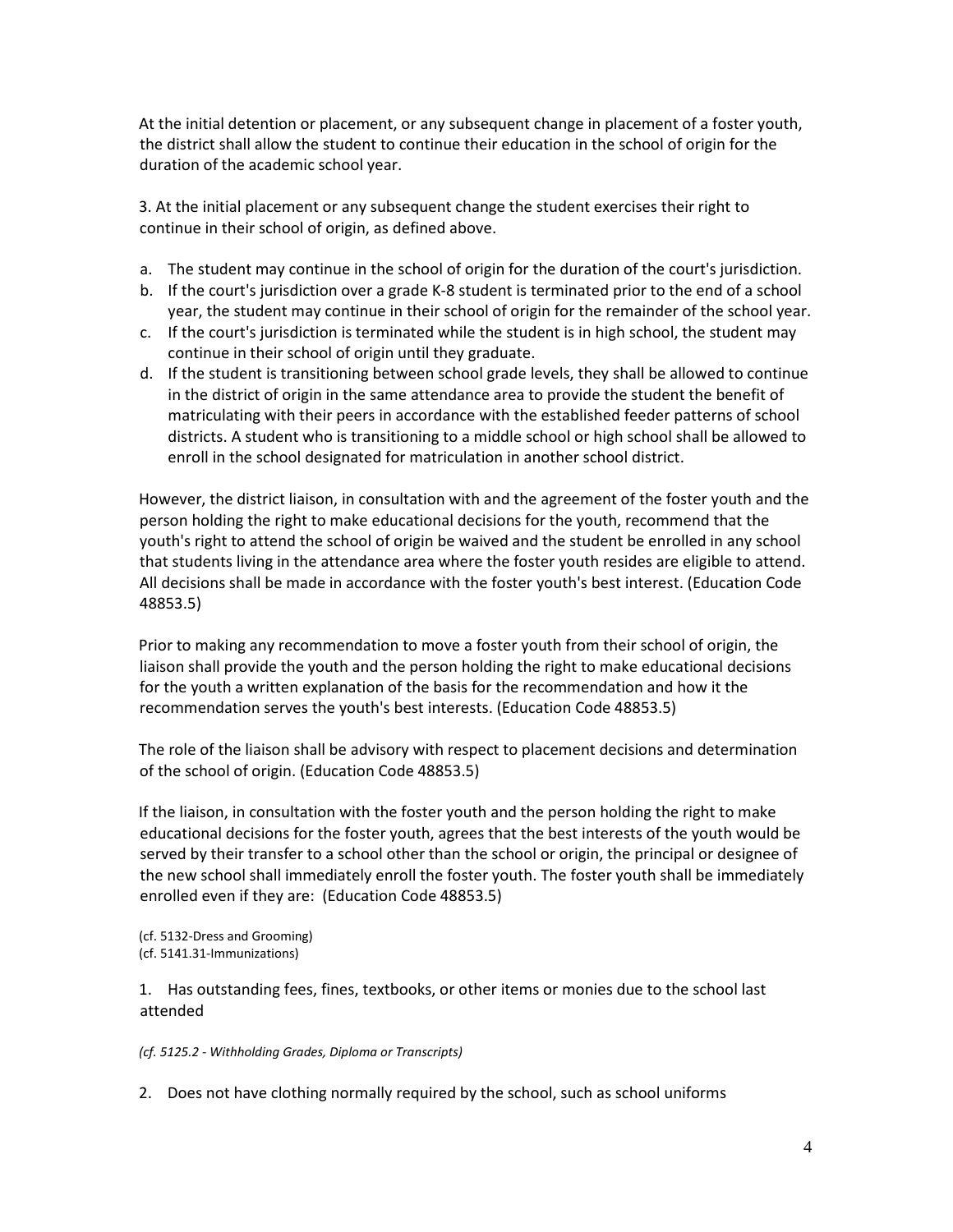#### *(cf. 5132 - Dress and Grooming)*

3. Is unable to produce records normally required for enrollment, such as previous academic records, proof of residency, and medical records, including, but not limited to, immunization records or other documentation

*(cf. 5111.1 - District Residency) (cf. 5141.26 - Tuberculosis Testing) (cf. 5141.31 - Immunizations) (cf. 5141.32 - Health Screening for School Entry)*

If the foster youth or a person holding the right to make educational decisions for the foster youth disagrees with the liaison's enrollment recommendation, they may appeal to the Superintendent. The Superintendent shall make a determination within 30 calendar days of receipt of the appeal. Within 30 calendar days of receipt of the Superintendent's decision, the parent/guardian or foster youth may appeal that decision to the Board. The Board shall consider the issue at its next regularly scheduled meeting. The Board's decision shall be final.

#### *(cf. 9320 - Meetings and Notices)*

If any dispute arises regarding the request of a foster youth to remain in the school of origin, the youth has the right to remain in the school of origin pending resolution of the dispute. (Education Code 48853.5)

#### **Transportation**

The Superintendent or designee shall collaborate with the local child welfare agency to determine how transportation will be provided, arranged, and funded in a cost-effective manner to enable foster youth to remain in their school of origin, for the duration of their time in foster care, when it is in their best interest to do so. Such transportation costs may be paid by either the child welfare agency or the district or shared by both. (20 USC [6312\)](http://gamutonline.net/displayPolicy/190143/6)

*(cf[. 3540](http://gamutonline.net/displayPolicy/171477/6) - Transportation) (cf[. 3541](http://gamutonline.net/displayPolicy/324890/6) - Transportation Routes and Services)*

## **Effect of Absences on Grades**

The grades of a student in foster care shall not be lowered for any absence from school that is due to either of the following circumstances: (Education Code 49069.5)

1. A decision by a court or placement agency to change the student's placement, in which case the student's grades shall be calculated as of the date they left school 2. A verified court appearance or related court-ordered activity

*(cf[. 5121](http://gamutonline.net/displayPolicy/1053072/6) - Grades/Evaluation of Student Achievement)*

## **Transfer of Coursework and Credits**

When a foster youth transfers into a district school, the district shall accept and issue full credit for any coursework that the foster youth has satisfactorily completed while attending another public school, a juvenile court school, or a nonpublic, nonsectarian school or agency and shall not require the foster youth to retake the course. (Education Code [51225.2\)](http://gamutonline.net/displayPolicy/1007258/6)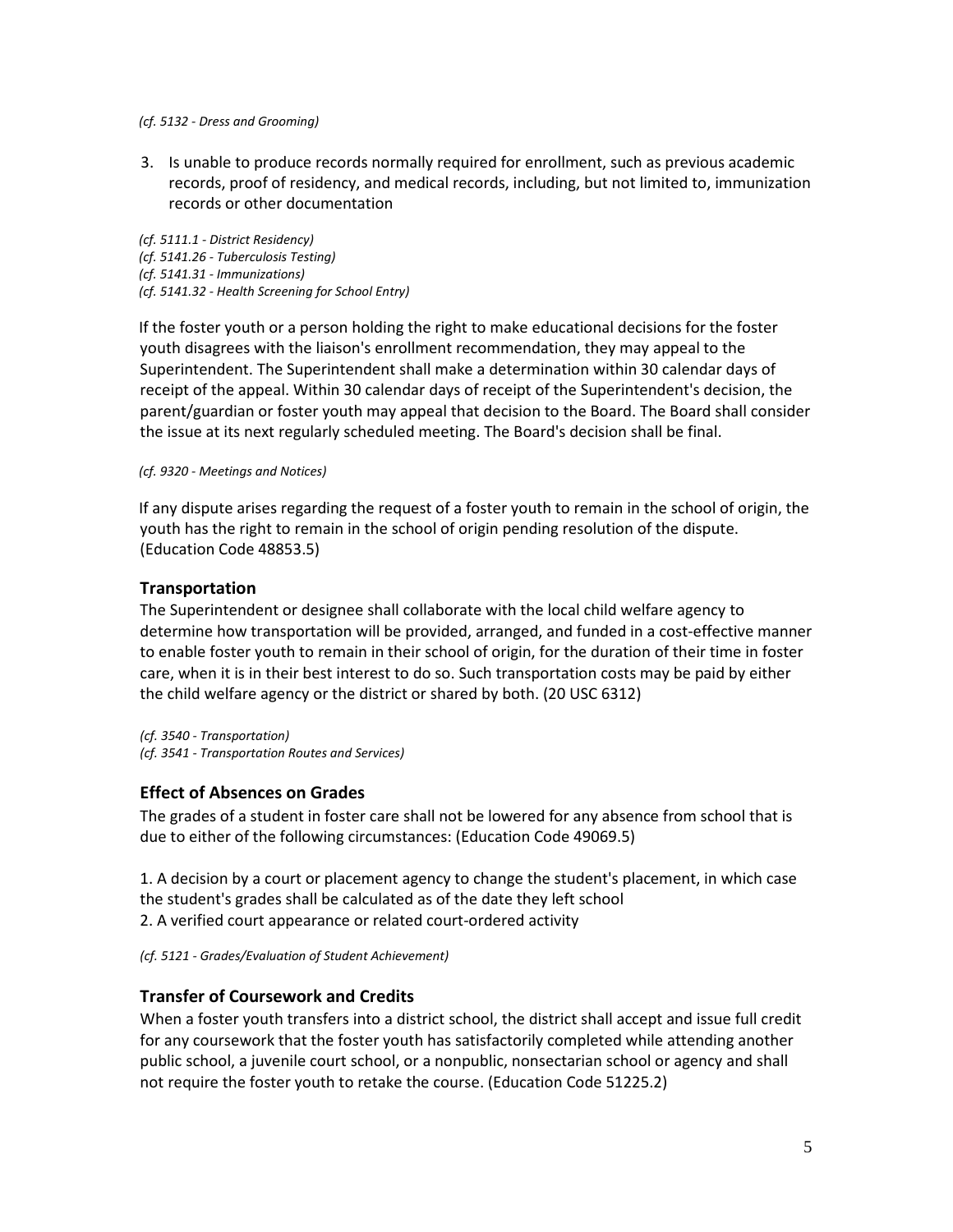If the foster youth did not complete the entire course, the student shall be issued partial credit for the coursework completed and shall be required to take the portion of the course that they did not complete at their previous school. However, the district may require the foster youth to retake the portion of the course completed if, in consultation with the holder of educational rights for the foster youth, the district finds that the foster youth is reasonably able to complete the requirements in time to graduate from high school. Whenever partial credit is issued to a foster youth in any particular course, they shall be enrolled in the same or equivalent course, if applicable, so that they may continue and complete the entire course. (Education Code [51225.2\)](http://gamutonline.net/displayPolicy/1007258/6)

Partial credits shall be awarded on the basis of 0.5 credits for every seven class periods attended per subject. If the school is on a block schedule, each block schedule class period attended shall be equal to two regular class periods per subject. Partial credits and grades earned by a student shall be included on the student's official transcript within two business days of the district's notification of the student's transfer, as required under Education Code 49069.5.

In no event shall the district prevent a foster youth from taking or retaking a course to meet the eligibility requirements for admission to the California State University or the University of California. (Education Code [51225.2\)](http://gamutonline.net/displayPolicy/1007258/6)

# **Applicability of Graduation Requirements**

To obtain a high school diploma, a foster youth shall complete all courses required by Education Cod[e 51225.3](http://gamutonline.net/displayPolicy/899634/6) and fulfill any additional graduation requirements prescribed by the Board.

#### *(cf[. 6146.1](http://gamutonline.net/displayPolicy/352667/6) - High School Graduation Requirements)*

However, when a foster youth who has completed their second year of high school transfers into the district from another school district or transfers between high schools within the district, the student shall be exempted from all district-adopted coursework and other districtestablished graduation requirements, unless the district makes a finding that the student is reasonably able to complete the additional requirements in time to graduate from high school by the end of their fourth year of high school. Within 30 calendar days of the foster youth's transfer, the Superintendent or designee shall notify the foster youth, the person holding the right to make educational decisions for them, and the foster youth's social worker of the availability of the exemption and whether the foster youth qualifies for it. If the Superintendent or designee fails to provide this notification, the student shall be eligible for the exemption once notified, even if the notification occurs after the student is no longer a foster youth. (Education Code [51225.1,](http://gamutonline.net/displayPolicy/1007257/6) [60851\)](http://gamutonline.net/displayPolicy/138886/6)

To determine whether a foster youth is in their third or fourth year of high school, the district shall use either the number of credits the foster youth has earned as of the date of the transfer or the length of their school enrollment, whichever qualifies them for the exemption. (Education Cod[e 51225.1\)](http://gamutonline.net/displayPolicy/1007257/6)

The Superintendent or designee shall notify any foster youth who is granted an exemption and the person holding the right to make educational decisions for the student how any requirements that are waived will affect the foster youth's ability to gain admission to a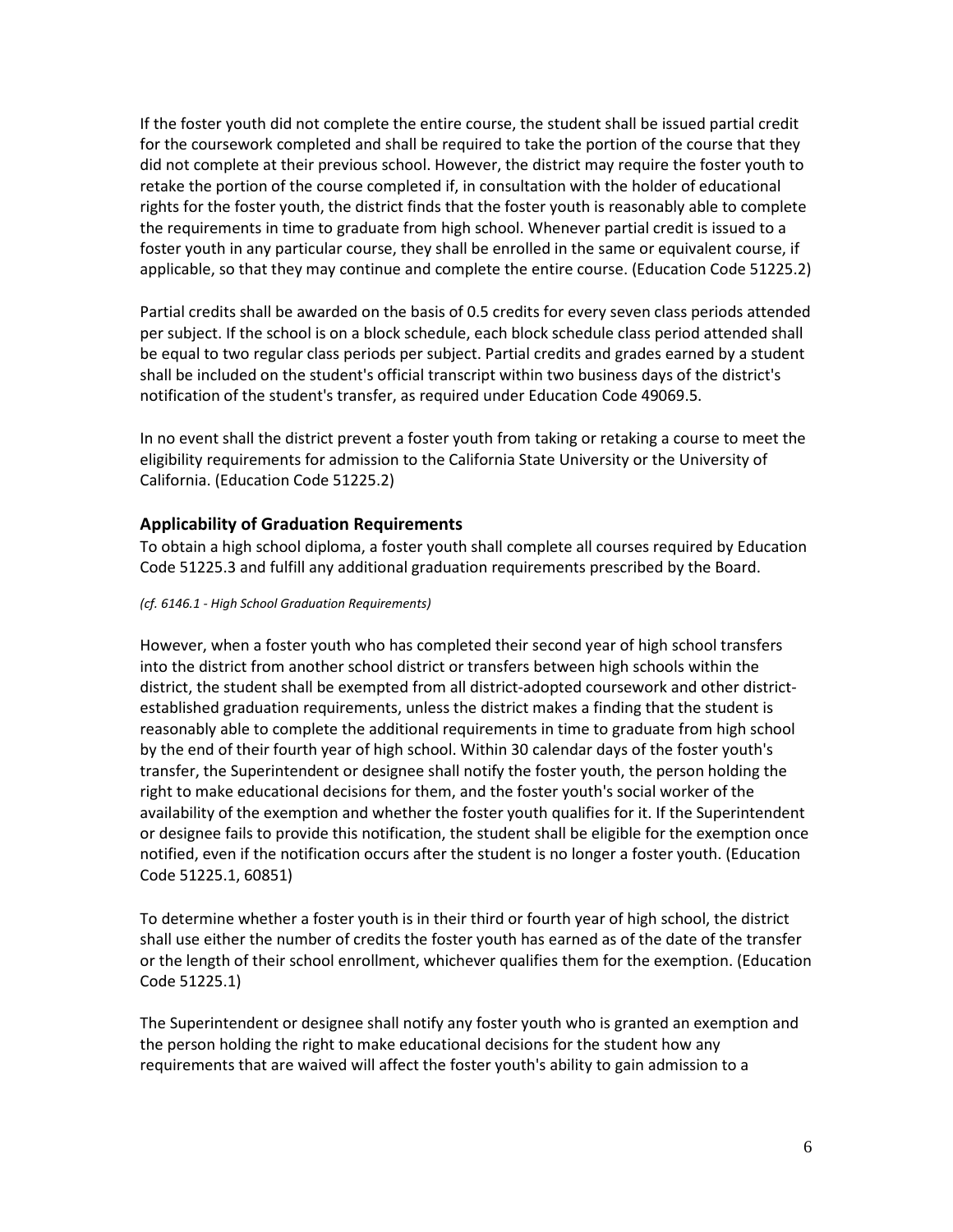postsecondary educational institution and shall provide information about transfer opportunities available through the California Community Colleges. (Education Code [51225.1\)](http://gamutonline.net/displayPolicy/1007257/6)

The district shall not require or request a foster youth to transfer schools in order to qualify for an exemption and no request for a transfer solely to qualify for an exemption shall be made by a foster youth or any person acting on behalf of a foster youth. (Education Code [51225.1\)](http://gamutonline.net/displayPolicy/1007257/6)

If a foster youth is exempted from local graduation requirements, the exemption shall continue to apply after the termination of the court's jurisdiction over the student while they are still enrolled in school or if the student transfers to another school or school district. (Education Cod[e 51225.1\)](http://gamutonline.net/displayPolicy/1007257/6)

Upon making a finding that a foster youth is reasonably able to complete district graduation requirements within their fifth year of high school, the Superintendent or designee shall: (Education Code [51225.1\)](http://gamutonline.net/displayPolicy/1007257/6)

- 1. Inform the foster youth and the person holding the right to make educational decisions for them of the foster youth's option to remain in school for a fifth year to complete the district's graduation requirements and how that will affect their ability to gain admission to a postsecondary educational institution
- 2. Provide information to the foster youth about transfer opportunities available through the California Community Colleges
- 3. Upon agreement with the foster youth or, if the student is under 18 years of age, the person holding the right to make educational decisions for them, permit the foster youth to stay in school for a fifth year to complete the district's graduation requirements

## **Eligibility for Extracurricular Activities**

A foster youth whose residence changes pursuant to a court order or decision of a child welfare worker shall be immediately deemed to meet all residency requirements for participation in interscholastic sports or other extracurricular activities. (Education Code [48850\)](http://gamutonline.net/displayPolicy/137886/6)

*(cf[. 6145](http://gamutonline.net/displayPolicy/1075009/6) - Extracurricular and Cocurricular Activities) (cf[. 6145.2](http://gamutonline.net/displayPolicy/1075010/6) - Athletic Competition)*

## **Notification and Complaints**

Information regarding the educational rights of foster youth shall be included in the annual uniform complaint procedures notification distributed to students, parents/guardians, employees, and other interested parties pursuant to 5 CCR [4622.](http://gamutonline.net/displayPolicy/187025/6) (Education Cod[e 48853,](http://gamutonline.net/displayPolicy/315648/6) [48853.5,](http://gamutonline.net/displayPolicy/315649/6) 49069.5, [51225.1,](http://gamutonline.net/displayPolicy/1007257/6) [51225.2\)](http://gamutonline.net/displayPolicy/1007258/6)

#### *(cf[. 5145.6](http://gamutonline.net/displayPolicy/222839/6) - Parental Notifications)*

Any complaint alleging that the district has not complied with requirements regarding the education of foster youth may be filed in accordance with the district's procedures in AR 1312.3 - Uniform Complaint Procedures. If the district finds merit in a complaint, the district shall provide a remedy to the affected student. A complainant not satisfied with the district's decision may appeal the decision to the California Department of Education (CDE) and shall receive a